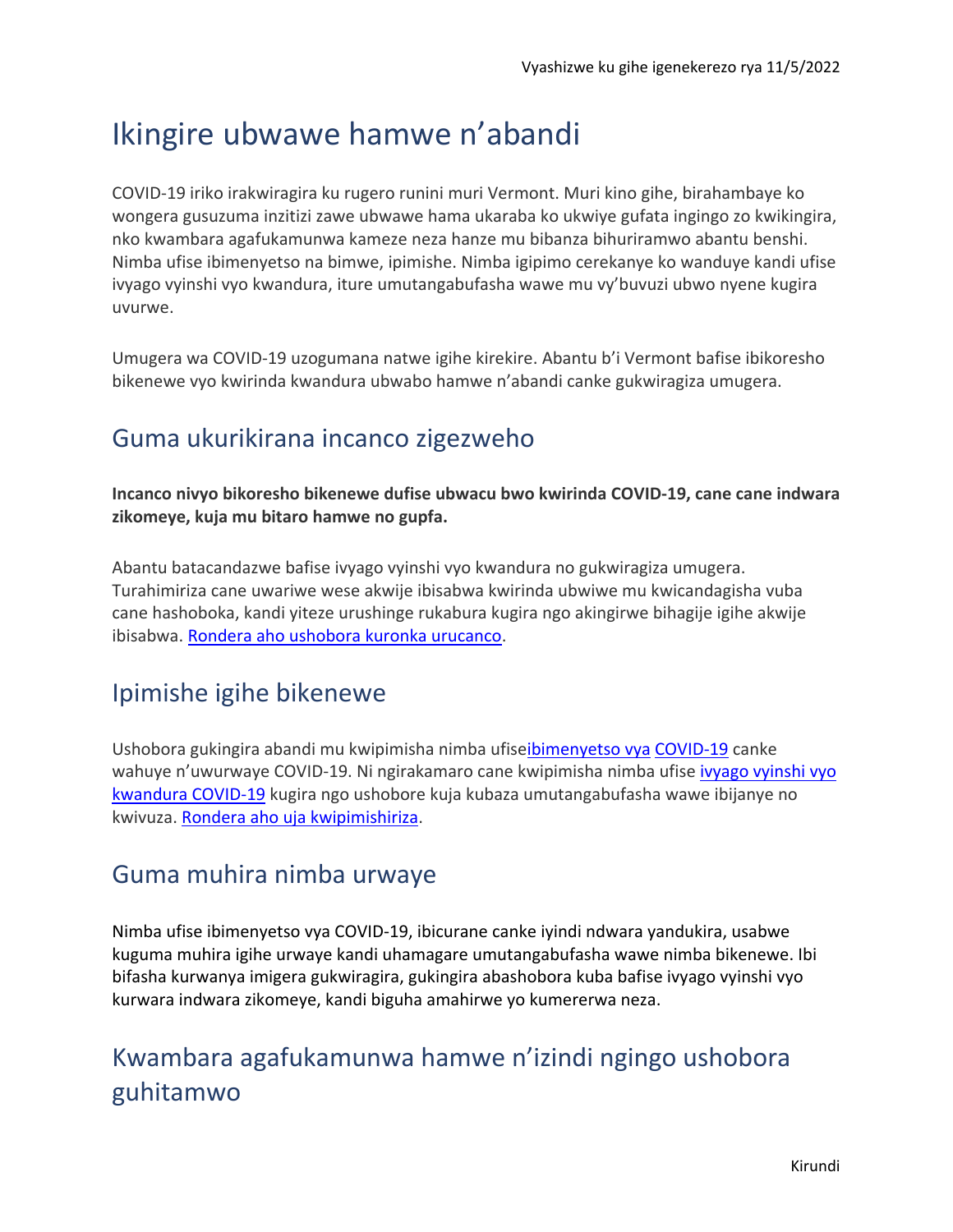Kubera urugero rw'indwara zikomeye ruri hasi mu kibano cacu, umuntu wese ashobora guhitamwo nimba ashaka gufata ingingo ubwiwe zifatiye ku rugero rw'ivyago vyo kwandura.

## Amahitamwo yerekeye izindi ngingo zinyongera avana n'ivyago ufise

Amahitamwo yawe ashobora guterwa na:

- Imyaka yawe canke ukwo amagara yawe ameze
- Nimba ufise ingorane z'abasoda b'umubiri
- Nimba wirirwana n'abantu bafise ivyago vyinshi canke baticandagishije

Izi ngingo zitegerezwa kubamwo [kwambara agafukamunwa,](https://www.cdc.gov/coronavirus/2019-ncov/prevent-getting-sick/masks.html) ari nako gafasha kugukingira n'abandi bantu bari iruhande yawe kwandura no gukwiragiza COVID-19. Uturorero tw'udufukamunwa dukozwe neza ni N95 canke KN95, tumeze neza cane mu gukinga utuma tw'amate. Ushobora kandi kwambara agafukamunwa gafata neza gakozwe mu dutambara tubiri canke agafukamunwa gafutswe n'impuzu kugira ngo vyongereze ubwirinzi.

### Menya nimba ufise ivyago vyinshi vyo kwandura COVID-19

Nimba [ufise ivyago vyinshi vyo kwandura COVID-19,](https://www.cdc.gov/coronavirus/2019-ncov/need-extra-precautions/people-with-medical-conditions.html) ushobora kwiyumvira gufata ingingo z'inyongera, kumenya neza ko uja kwipimisha ningoga, no kwitegura gushikira umutangabufasha wawe m'uvyubuvuzi kubw'[ubuvuzi n](https://www.healthvermont.gov/covid-19/symptoms-sickness/treatment-covid-19)imba igipimo cerekanye ko urwaye. Vugana n'umutanga bufasha wawe nimba ufise ibibazo ko ushobora kwandura.

Menya ivyo gukora [nimba igipimo cerekanye ko urwaye](https://www.healthvermont.gov/covid-19/symptoms-sickness/what-do-if-you-test-positive-covid-19) canke [wegeranye n'uwanduye.](https://www.healthvermont.gov/covid-19/symptoms-sickness/what-do-if-you-are-close-contact)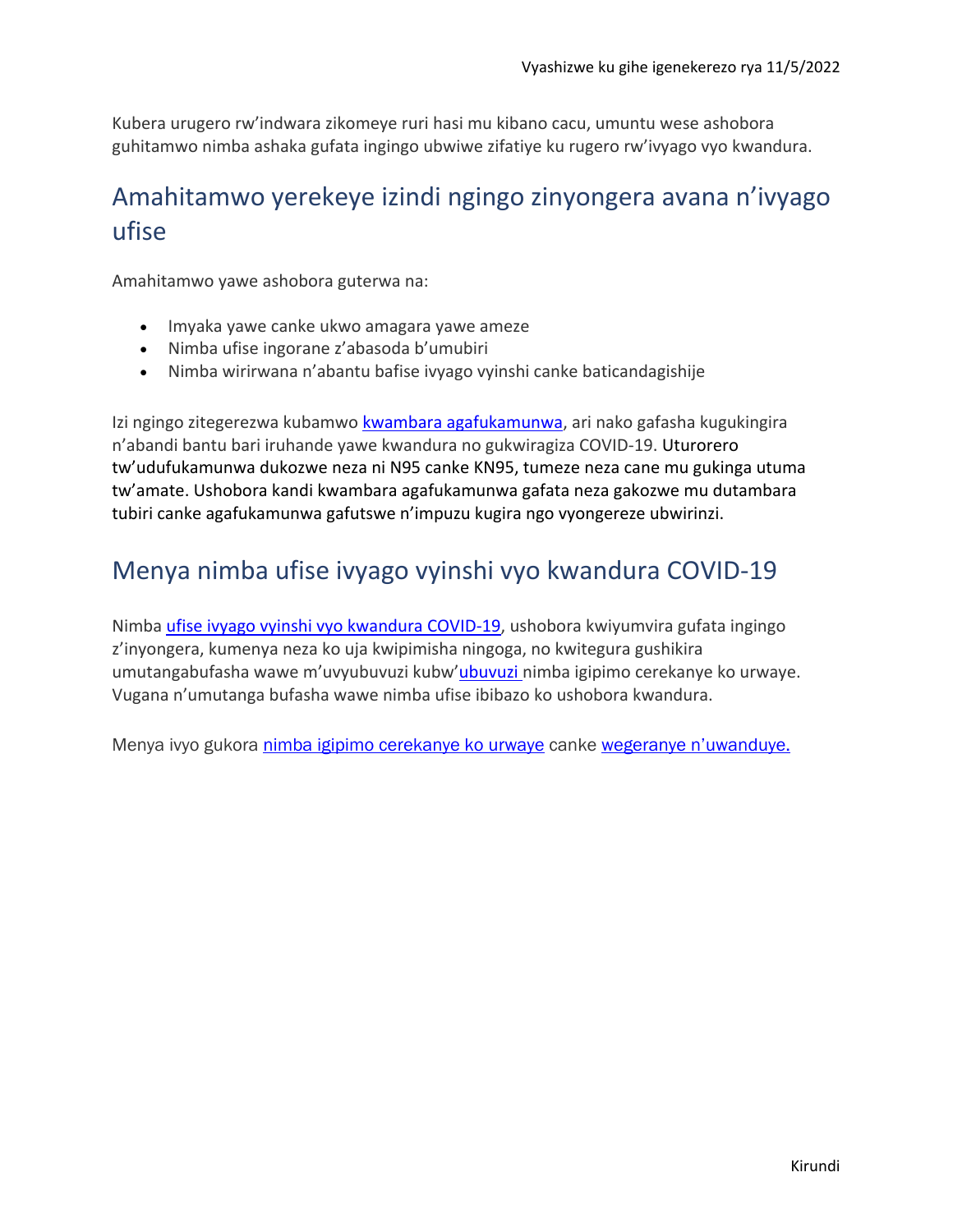# Protect Yourself and Others

COVID-19 is currently spreading at higher levels in Vermont. During these times, it is important to reassess your personal risk and strongly consider when to take prevention steps, such as wearing a high-quality mask in indoor public spaces. If you have any symptoms, get tested. If you test positive and are at higher risk, contact your health care provider right away to get treatment.

The COVID-19 virus will be with us for a long time. Vermonters have the tools needed to protect themselves and others from getting or spreading the virus.

### Stay Up to Date on Vaccinations

Vaccines are the best tool we have to protect ourselves against COVID-19, especially from severe illness, hospitalization and death.

Unvaccinated people are at a much higher risk of getting and spreading the virus. We strongly encourage everyone who is eligible to protect themselves by getting vaccinated as soon as possible, and get their booster shot for full protection when eligible. [Find out where](https://www.healthvermont.gov/covid-19/vaccine/getting-covid-19-vaccine)  [you can get your shot.](https://www.healthvermont.gov/covid-19/vaccine/getting-covid-19-vaccine)

#### Get Tested When Needed

You can protect others by getting tested if you have [COVID-19 symptoms](https://www.healthvermont.gov/covid-19/symptoms-sickness/symptoms) or an exposure to COVID-19. It's especially important to get tested if you are [at higher risk for COVID-19,](https://www.cdc.gov/coronavirus/2019-ncov/need-extra-precautions/people-with-medical-conditions.html) so you can reach out to your health care provider to ask about treatment. Find out where to get [tested.](https://www.healthvermont.gov/covid-19/testing/where-get-tested)

### Stay Home if Sick

Whether you have symptoms of COVID-19, the flu, or another contagious illness, please stay home if you are sick and call your health care provider if needed. This helps keep germs from spreading, protects those who may be at risk of serious illness, and gives you a chance to get well.

#### Masking and Other Precautions You Can Choose

As the level of severe disease is low in our communities, each person can decide if they want to take precautions based on their own personal level of risk.